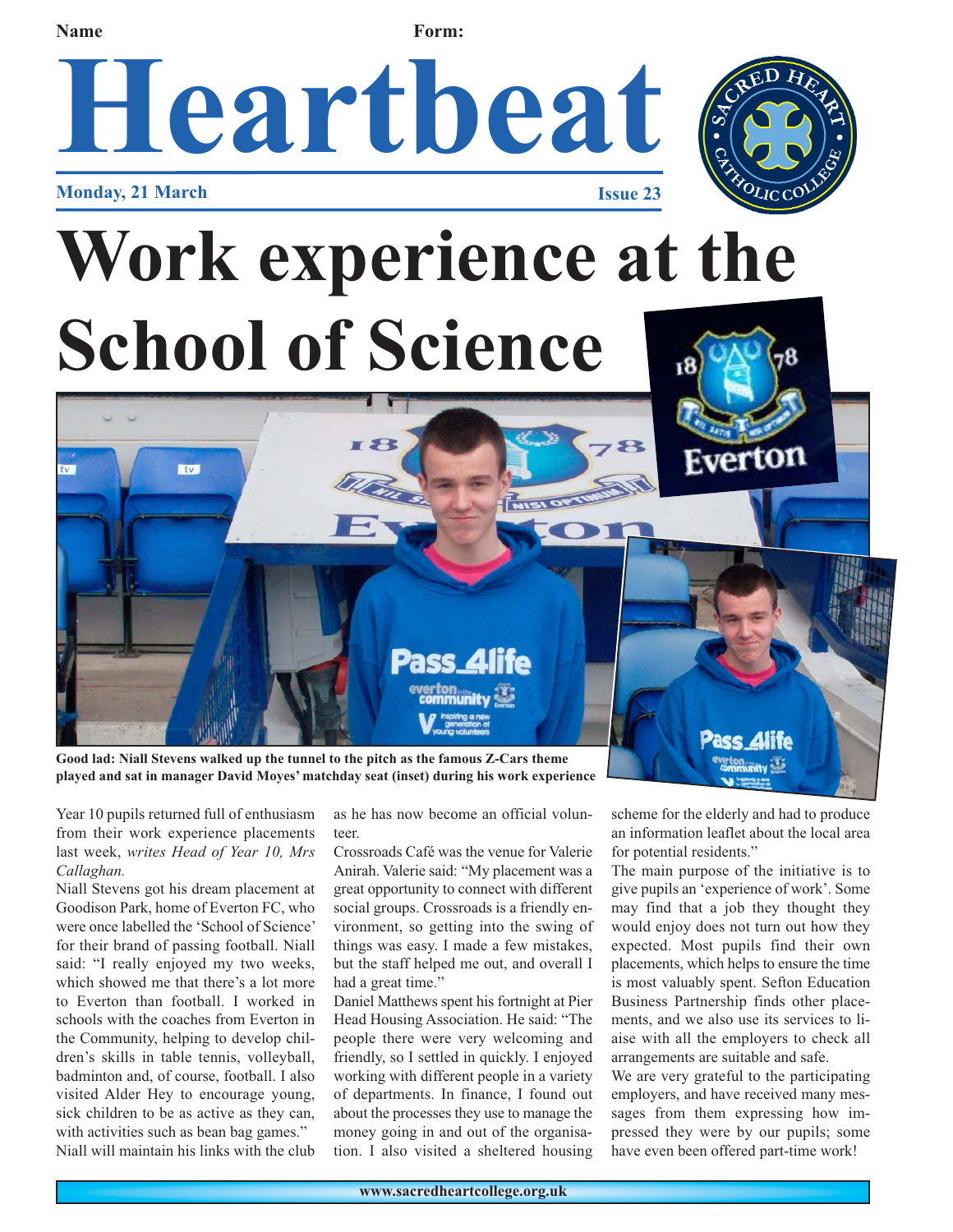# **Big Apple for the teacher**

**Twenty-one of our Business Studies pupils visited New York recently as part of their course. Head of Business Studies, Mrs Smith, was there with them. Here is her account of the trip.**

**Sunday Despite there being only 21 of us, we travelled to Heathrow in a 52 seater coach, owing to the size of the luggage we took! All the travel arrangements went smoothly and after a quick check-in at the Edison, out we went to The Empire State Building. Some students who had visited New York previously had never made it to the top, because of the length of the queue. It was astonishingly quiet. We realised that for Sefton students at least, a fixed half term put us a week ahead of the rest of the country, and so it was for the rest of our visit. At midnight (5am our time) the lure of having a bite to eat on Times Square proved too much for most of our students. Monday morning saw us out bright and early to visit Liberty Island, Ellis Island and Ground Zero. The weather was cold, although blue skies and sunshine were added extras. Security was tight as you would expect in these tourist destinations, but queues were non existent. Dr Hunt gave an impromptu chemistry lesson on oxidation to our students, explaining why copper turns green under certain conditions. Even the Americans took an interest! Ellis Island gave students a chance to check their namesake with lists of migrants and to witness the conditions of entry into the USA until the 1960s.** 

**Later in the day, we visited the iconic 'Top of the Rock'. The lift had a glass ceiling, upon which a picture of Marilyn Monroe was projected, with lighting up the elevator shaft and the top of the lift. Scary if you don't like heights! The views at the top were magnificent, providing many photographic opportunities. We returned to the hotel where Dr Hunt presented the females in the party with Red Roses, whilst Mrs Smith gave the males Valentine chocolates. We later returned to the ice rink at the Rockefeller Building. It certainly beats Chevasse Park hands down with its golden statue of Prometheus, glistening trees, and the flags of the 50 states of America fluttering in the wind. In terms of ice skating, I don't think the students are quite ready for Dancing on Ice, and Torvill and Dean are unlikely to be challenged any time yet. But it was greatly enjoyed by all, who are now threatening to visit Deeside Ice Rink to practise their death spirals and triple Lutzes!**

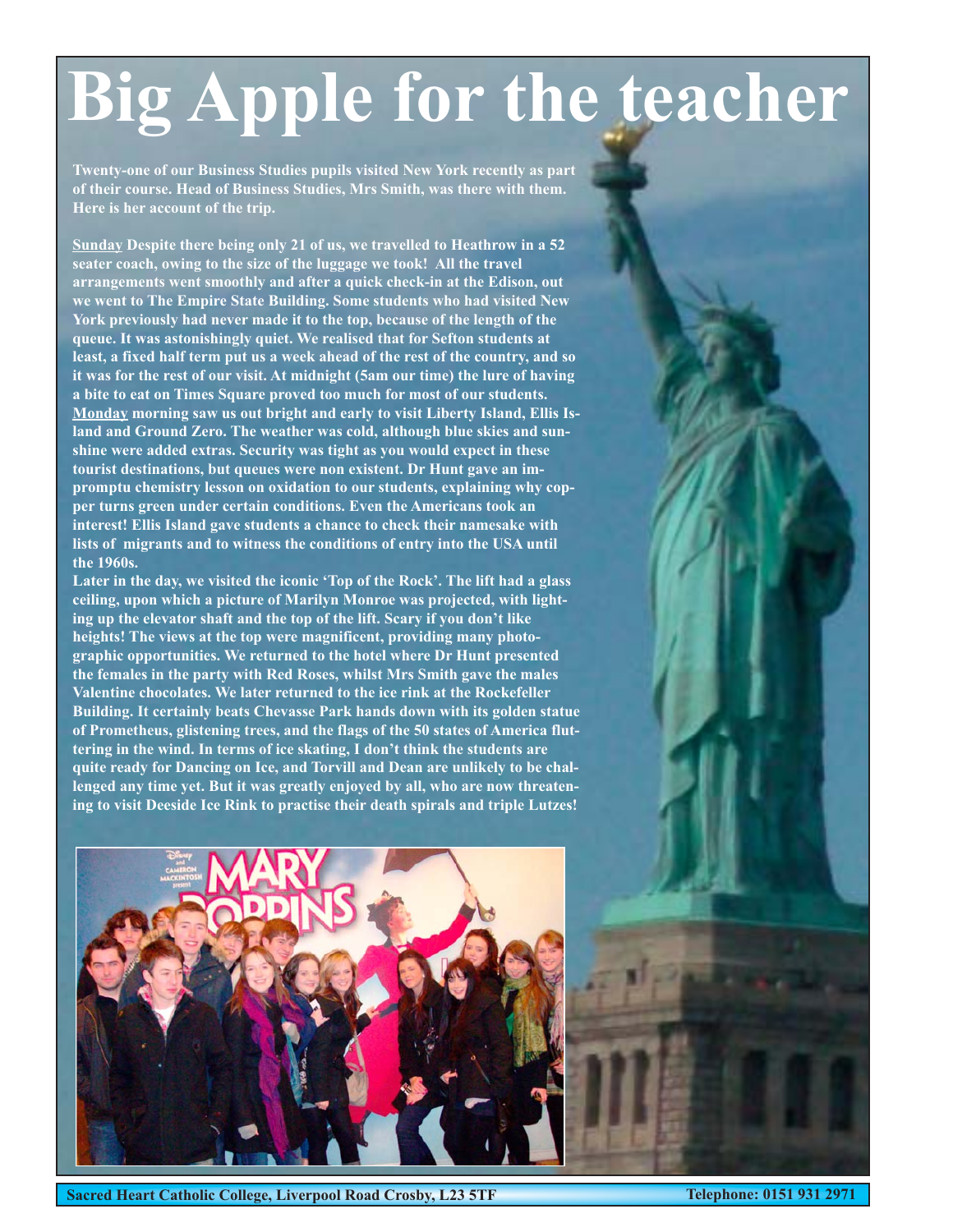

**Tuesday** morning was given to a visit of The Metropolitan Museum of Art. The building, on the edge of Central Park, was impressive enough itself and there was an exhibition of Cezanne and Monet paintings. However much time given, it would never be enough to do justice to the enormous number of exhibits and artefacts. In the afternoon, our group visited Macy's whilst Dr Hunt queued at the ticket booths in Times Square for half price tickets for a show on Broadway. It is the first time on the New York trip that we have 'done a show'. Mary Poppins was worth every cent of the \$60, and we unanimously agreed it was a great show and a great night out, with many renditions of Supercalifragilistic on the way back to the hotel.

**Wednesday** After breakfast the group made its way across Manhattan to visit Grand Central Station (limitless photographic opportunities), the Chrysler Building and the United Nations. A tour was not possible on this day, but the symbols of peace outside the building were understood by all. Students were given an hour to visit Bloomingdales, but Dylan's Candy Store next door proved a bigger attraction. The highlight of Dr Hunt's week came with a visit to Madison Square Garden to see the New York Knicks v Atlanta Hawks. The Knicks won convincingly, and are clearly on their way up the league. Our college name was on the LCD at half time and the students all sported foam fingers, most of which have travelled back to the UK.

**Thursday** Dr Hunt was up bright and early to see Lady Gaga who was being interviewed by the ABC network in Times Square. After elbowing the paparazzi out of his way, he managed a few close shots, which we can expect to be syndicated around the world (not!). After clearing up and packing, with the luggage left secure, we went on the Liverpool trail, firstly to the Dakota Building outside which John Lennon was killed, after which we crossed the road into Central Park where the memorial 'Strawberry Fields' is placed. As we were taking pictures Yoko Ono walked past, but her assistant asked us not to take any photographs. It was a surreal moment. Our last visit was to South Sea Port, via Wall Street, on the East River and with the Brooklyn Bridge in the background; it was warm enough to sit out on the pier, in the sunshine, for lunch. Our intrepid students still managed to find the shops and Abercrombie and Fitch exported at least another suitcase full of clothes back to the

#### UK.

Our flight back to London was at 9.30pm, and most students got some sleep on the return journey.

**Friday** As the coach arrived at Heathrow, Dr Hunt and I were congratulating ourselves on the incident-free trip, until Philip Mott suddenly remembered he had left his wallet on the plane! We spoke too soon. Luckily, he got it back.

### **Some words of thanks**

To our brilliant students, fully co-operative, funny and kind.

To Sefton MBC for having a fixed Spring Break, it was nice to hear American accents in New York, rather than British! To Dr Hunt for his encyclopaedic knowledge of trains, planes, and American sport.

*Mrs S.M. Smith*



**www.sacredheartcollege.org.uk**